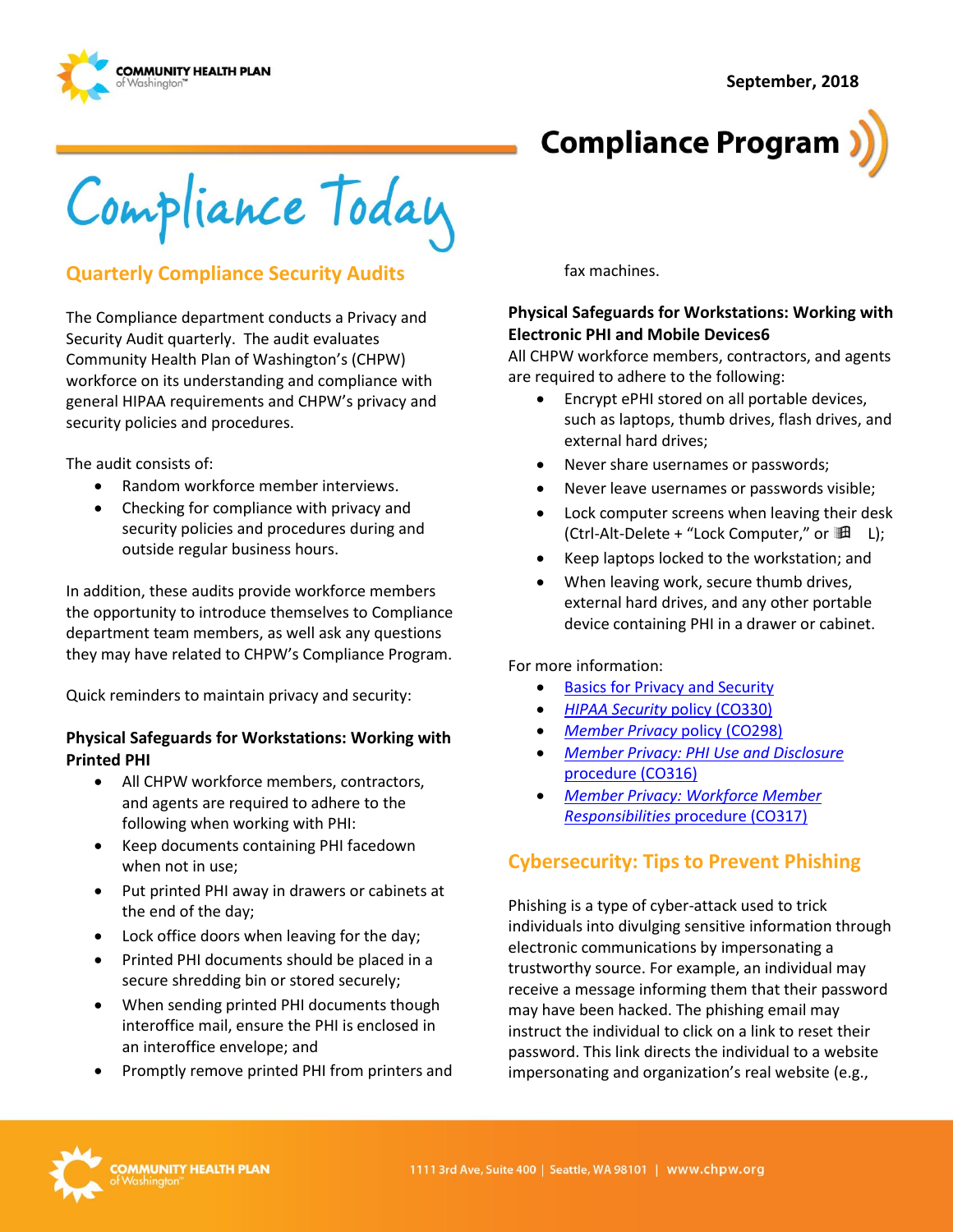

**Compliance Program** 

Compliance Today

bank, government agency, email service) and asks for the individual's login credentials (username and password). When entered into this fake website, the person initiating the phising attack records these login credentials and can begin other malicious activities. Alternatively, the link in the phishing message may download malicious software onto the individual's computer. Phishing messages may also include attachments, such as a spreadsheet or document, containing malicious software that executes when the attachment is opened. Phising is one of the primary methods used to distribute malicious software, including ransomware. As a member of CHPW's Cybersecurity Community, every workforce member plays a role in preventing successful phishing attempts.

Ways you can protect yourself, and CHPW, from phishing attempts:

- Only open up emails from people you know and emails that you are expecting. The attacker can impersonate a sender or the computer belonging to someone you know and may be infected without his or her knowledge.
- Do not click on links in emails if you were not expecting them. The attacker could camouflage a malicious link to make it look like it is for your bank, for example.
- Keep your computer and antivirus tool uptodate - this adds another layer of defense that could stop the malware (this activity is done by the IS & T Department).Be wary of unsolicited third party messages seeking information.
- Contact the Help Desk at ext. 8989 with any questions or to discuss any suspicious messages you've received.

#### For more information:

*[HIPAA Security](http://chpsp/PP/Compliance/HIPAA%20Security%20Policy%20-%20CO330.pdf)* policy (CO330)

- *[Member Privacy](http://chpsp/PP/Compliance/Member%20Privacy%20Policy%20-%20CO298.pdf)* policy (CO298)
- *[Member Privacy: PHI Use and Disclosure](http://chpsp/PP/Compliance/Member%20Privacy-PHI%20Use%20and%20Disclosure%20Procedure%20-%20CO316.pdf)*  [procedure \(CO316\)](http://chpsp/PP/Compliance/Member%20Privacy-PHI%20Use%20and%20Disclosure%20Procedure%20-%20CO316.pdf)
- *[Member Privacy: Workforce Member](http://chpsp/PP/Compliance/Member%20Privacy-Workforce%20Member%20Responsibilities%20Procedure%20-%20CO317.pdf)  Responsibilities* [procedure \(CO317\)](http://chpsp/PP/Compliance/Member%20Privacy-Workforce%20Member%20Responsibilities%20Procedure%20-%20CO317.pdf)

# **Protecting PHI: Faxing Accuracy**

Always make sure you have the correct number before sending.

Remember, only the minimum amount of PHI should be disclosed to accomplish the task. When faxing to a provider or facility, you **must** confirm that you are faxing to the correct number and location for the intended recipient.

### **Faxes Containing PHI by Conventional Fax Machine**

To send a fax by conventional fax machine, the following sequence must be followed:

- 1. Ensure the information being sent contains the minimum necessary PHI to accomplish the intended purpose;
- 2. Attach a completed External Fax Cover Sheet for PHI (Appendix B) containing the appropriate disclaimer and CHPW contact information;
- 3. Enter the fax number and visually verify before the fax is sent; and
- 4. Collect the fax confirmation sheet and:
	- a. The destination fax number matched to the intended recipient's fax number;
	- b. The confirmation sheet is stapled to the faxed document; and
	- c. The faxed document with confirmation sheet is appropriately filed and locked away.

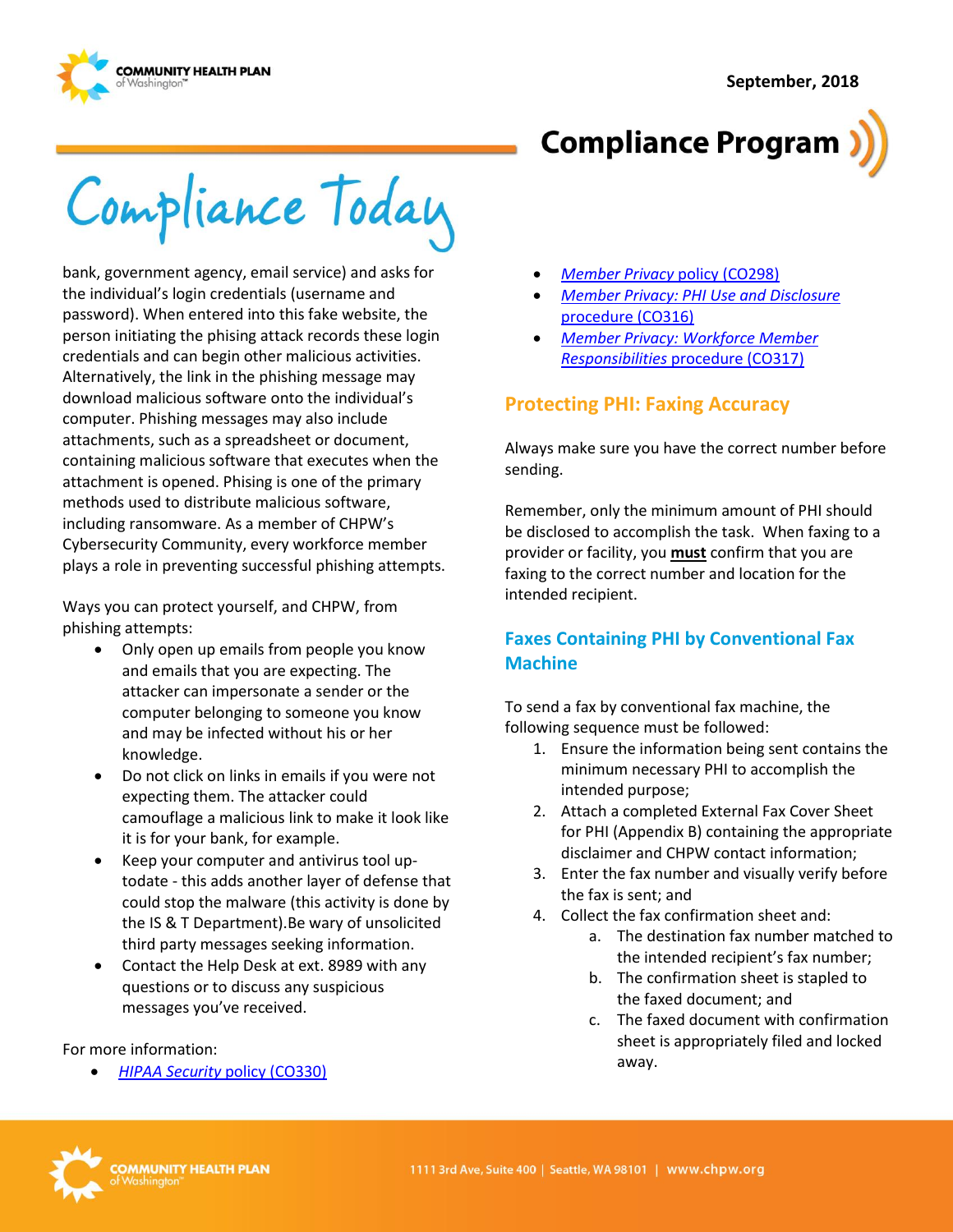



Compliance Today

#### **Faxes Containing PHI by Digital Fax Solution (JIVA or RightFax)**

To send a fax digitally, the following sequence must be followed:

- 1. Ensure the information being sent contains the minimum necessary PHI to accomplish the intended purpose;
- 2. The recipient is called and the fax number is verified. If faxes are routinely sent to the same number and a staff member is certain that the number is correct, verification is not necessarily required;
	- a. In the event that a fax number is incorrect in JIVA or Xcelys, a request must be sent to Medical Management's Operations Manager to have the number updated.
- 3. The intended recipient is selected from a prepopulated contact list or entered as a contact; Note: In JIVA: Workforce members must select "OTHER" from the dropdown list for a selected provider's fax number and never "Provider Default" unless it is listed on corresponding documentation supplied by a provider.
	- a. Workforce members may add a new contact fax number using the "OTHER" category from the dropdown list. Fax number verification is required when entering a new fax number.
- 4. The fax number is visually verified before the fax is sent; and
- 5. The send function is selected, and the fax is verified as queued to be sent.

If you discover a fax containing PHI has been sent to an incorrect fax number, complete a *[Privacy/Security](http://chpsp/Comp/Compliance%20Forms/Internal%20Privacy%20Incident%20Report%20Form.docx) [Incident Report](http://chpsp/Comp/Compliance%20Forms/Internal%20Privacy%20Incident%20Report%20Form.docx)* form and email the completed form to [compliance.incident@chpw.org.](mailto:compliance.incident@chpw.org)

For more information:

- *[Member Privacy](http://chpsp/PP/Compliance/Member%20Privacy%20Policy%20-%20CO298.pdf)* policy (CO298)
- *[Member Privacy: PHI Use and Disclosure](http://chpsp/PP/Compliance/Member%20Privacy-PHI%20Use%20and%20Disclosure%20Procedure%20-%20CO316.pdf)*  [procedure \(CO316\)](http://chpsp/PP/Compliance/Member%20Privacy-PHI%20Use%20and%20Disclosure%20Procedure%20-%20CO316.pdf)
- *[Member Privacy: Workforce Member](http://chpsp/PP/Compliance/Member%20Privacy-Workforce%20Member%20Responsibilities%20Procedure%20-%20CO317.pdf)  Responsibilities* [procedure \(CO317\)](http://chpsp/PP/Compliance/Member%20Privacy-Workforce%20Member%20Responsibilities%20Procedure%20-%20CO317.pdf)

# **Conflicts of Interest**

A conflict of interest can occur when a person or a member of a person's family has an existing or potential interest, or relationship which impairs, or might appear to impair, the person's independent judgement. Family members include a spouse, parents, siblings, children, and others living in the same household.

Workforce members at Director level or above must complete a *Conflict of Interest Statement* and a *Disclosure Statement* upon hire, promotion, when a new conflict arises, and at least annually thereafter. Statements are maintained by the HR department.

Certain relationships with an entity which does business with or directly/indirectly competes with CHNW/CHPW may create a conflict of interest or appearance of conflict of interest. A few examples include:

- Serving as an officer, director, employee, or independent contractor of such an entity.
- Owning or controlling (directly or indirectly) 5% or more of the equity interests of such an entity.
- Reciept of gifts or other favors from such an entity.

A conflict of interest is not inherently illegal or unethical and does not necessarily mean the conflict is

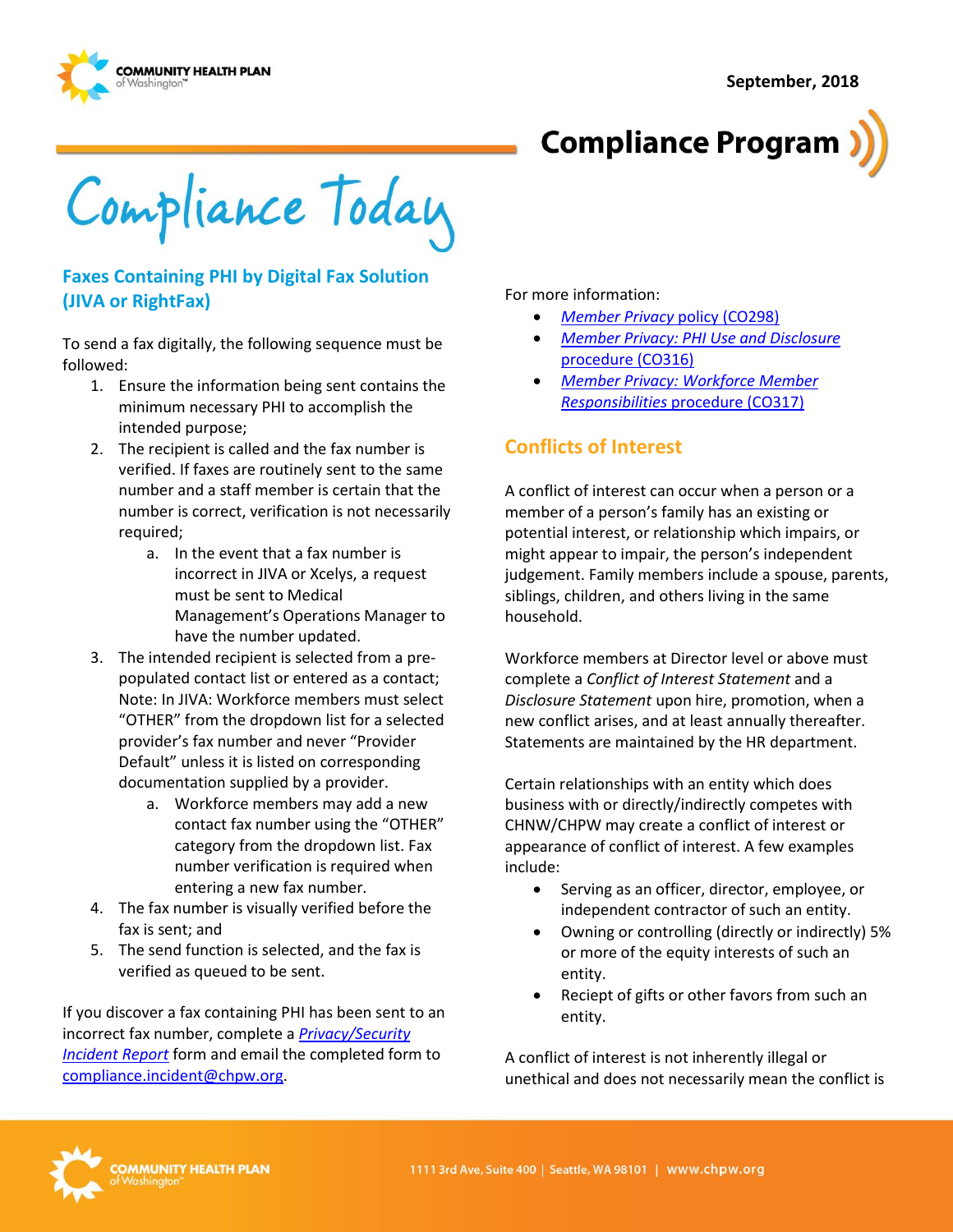**September, 2018**





Compliance Today

damaging for CHNW/CHPW. Each of the following examples may be permissible given the appropriate disclosure and approval:

- A Board member owns a business that provides print servies for CHPW member materials.
- A Board member leases real estate to CHPW.
- A Board member applies for employment with CHPW.

These examples can be managed with appropriate disclosure and decision-making. Workforce members should seek clarification from their supervisor, HR or the Compliance Officer any time they have questions regarding whether a situation presents a potential conflict of interest.

For more information:

*[Conflict of Interest](http://chpsp/PP/Human%20Resources%20Employee%20PPs/Conflict%20of%20Interest%20Policy%20-%20EE105.pdf)* policy (EE105)

# **Compliance Hotline (800) 826-6762**

CHPW provides access to a confidential, anonymous **Compliance Hotline** for workforce members to report instances of suspected or detected non-compliance, potential FWA, and other compliance and ethics concerns. The Hotline is operated and available 24 hours a day, seven days a week at **(800) 826-6762**, by NAVEX (vendor)**.**

In order to ensure confidentiality and comfort in reporting, the Hotline vendor **does not** trace or record calls. If you choose to remain anonymous, no one will attempt to identify you. If you choose to identify yourself, CHPW will keep your identity confidential, to the fullest extent possible or allowed by law.

When you make a report, the Compliance Hotline Representative (at NAVEX) documents your concern(s) and comment(s). The Hotline vendor then forwards the report to both the CHPW VP of HR and the Compliance Officer for investigation and resolution. You can request an update on the progress or outcome of the investigation by contacting the Compliance Hotline and using the unique identification number and PIN provided during your initial report.

# **Reminders and Updates**

#### **Annual Compliance Program Training**

CHPW's annual Compliance Program Training was assigned to workforce members on August 20, 2018. If you were hired before 2018 and have not been assigned this training, contact HR.

Workforce members have until the end of day, Friday, November 23, 2018 to complete training.

If you have any questions related to the Compliance Program Training requirements or modules, contact the Compliance department at [compliance.training@chpw.org.](mailto:compliance.training@chpw.org)

**Note:** for best results, complete training using the Chrome browser, not Internet Explorer.

#### **Compliance on InsideCHPW**

In the coming months, the Compliance department will be launching and updated page on InsideCHPW. Some features and information you can expect include:

- Who's Who in Compliance
- Forms
- DVO Business Owner Toolkit
- Committee Reporting Toolkit
- More TBD